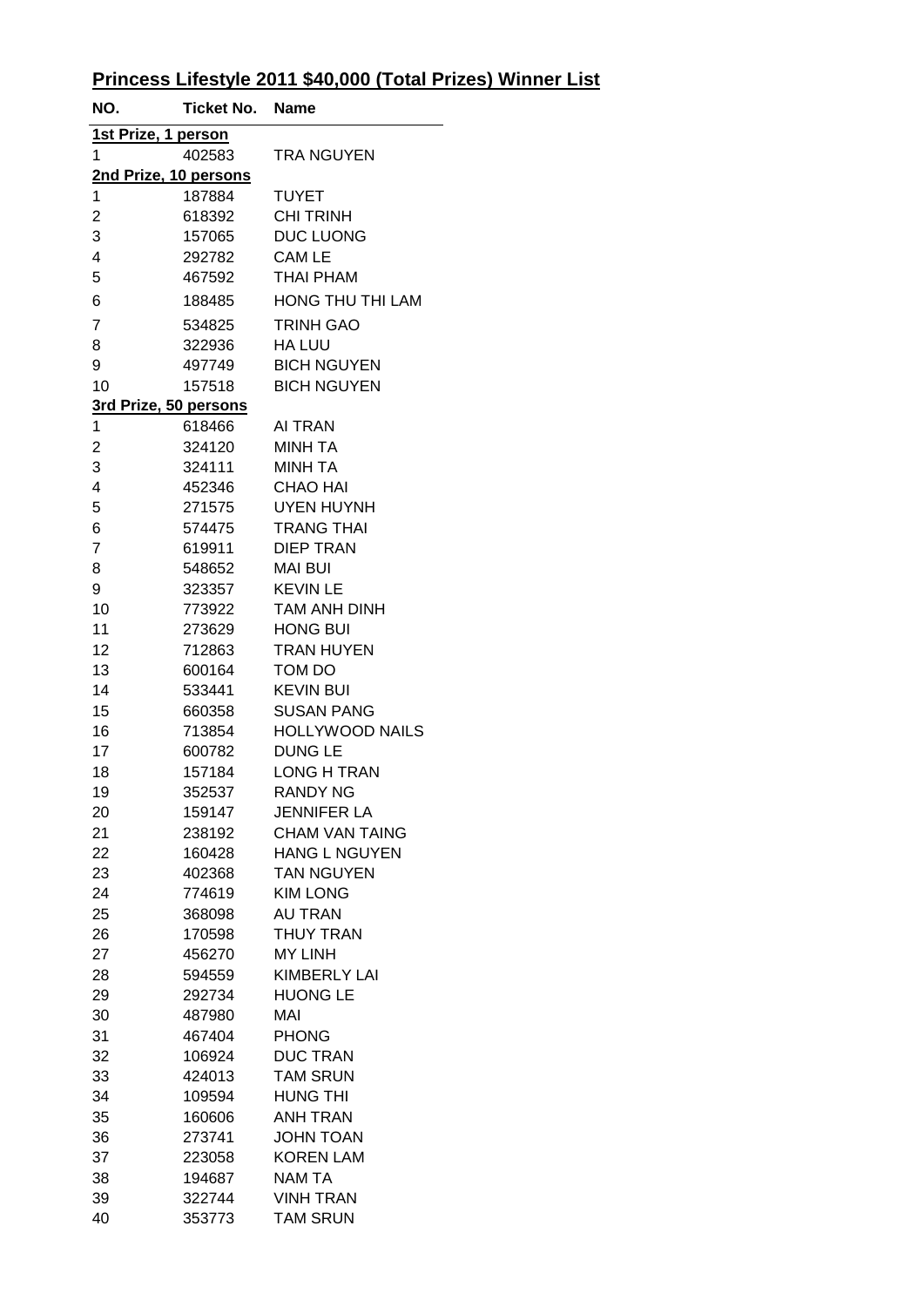| NO.                   | Ticket No. | <b>Name</b>             |
|-----------------------|------------|-------------------------|
| 41                    | 321227     | <b>DANG THI LIEU</b>    |
| 42                    | 321952     | VAN.                    |
| 43                    | 533203     | THU SHIRKH              |
| 44                    | 157025     | ANNIE DANG              |
| 45                    | 618969     | GIAO PHAM               |
| 46                    | 600567     | <b>BA NGUYEN</b>        |
| 47                    | 353503     | DU K DO                 |
| 48                    | 273738     | JOHN TRAN               |
| 49                    | 107498     | KIM DUNG LE             |
| 50                    | 453618     | <b>HUONG</b>            |
| 4th Prize, 50 persons |            |                         |
| $\mathbf{1}$          | 533288     | <b>CHAM DUONG</b>       |
| 2                     | 498033     | <b>CHEUNG NEUN CHIN</b> |
| 3                     | 323950     | <b>HOA NGUYEN</b>       |
| 4                     | 323491     | LAI VO                  |
| 5                     | 599940     | THAT L                  |
| 6                     | 467344     | <b>SA HAI</b>           |
| 7                     | 368333     | <b>TUYET K LUONG</b>    |
| 8                     | 548053     | <b>TUAN LE</b>          |
| 9                     |            | 275045 KAREN LAM        |
| 10                    | 352223     | <b>PHONG NGUYEN</b>     |
| 11                    | 157011     | WILLIAM TRAN            |
| 12                    | 191966     | <b>JULIE TRAN</b>       |
| 13                    | 243076     | LU TRI TRANH            |
| 14                    | 453326     | ANNIE WONG              |
| 15                    | 353172     | LX THI NGUYEN           |
| 16                    | 548644     | MAI BUI                 |
| 17                    | 402379     | <b>TAN NGUYEN</b>       |
| 18                    | 271931     | <b>SU PHAM</b>          |
| 19                    | 188462     | KHAM TU                 |
| 20                    | 318326     | <b>TONY LIEN</b>        |
| 21                    | 187908     | QUY                     |
| 22                    | 547596     | <b>CAT V NGUYEN</b>     |
| 23                    | 534694     | YEN NGUYEN              |
| 24                    | 292828     | MINH HAWK               |
| 25                    | 369408     | <b>KIMMG</b>            |
| 26                    | 424773     | <b>KIMBERLY TRUG</b>    |
| 27                    | 713054     | <b>HUNG TANG</b>        |
| 28                    | 595024     | <b>FONG TSAN</b>        |
| 29                    | 774437     | <b>SON TRINH</b>        |
| 30                    | 323089     | THAO DO                 |
| 31                    | 620736     | THE LE                  |
| 32                    | 192414     | <b>NGUYEN HUE</b>       |
| 33                    | 467577     | <b>HUG PHAM</b>         |
| 34                    | 292702     | <b>IRANG K DAO</b>      |
| 35                    | 740183     | <b>HONG KIEN</b>        |
| 36                    | 160593     | <b>VAN</b>              |
| 37                    | 712667     | <b>HOANS</b>            |
| 38                    | 187890     | <b>TUYET</b>            |
| 39                    | 273977     | <b>MAI DO</b>           |
| 40                    | 740201     | HAI                     |
| 41                    | 322697     | PHUONG HUYNH            |
| 42                    | 188045     | LUU UGOC TOM            |
| 43                    | 534024     | KIM PHUONG DO           |
| 44                    | 158697     | <b>HEN PHAM</b>         |
| 45                    | 534281     | <b>HUONG LE</b>         |
|                       |            |                         |